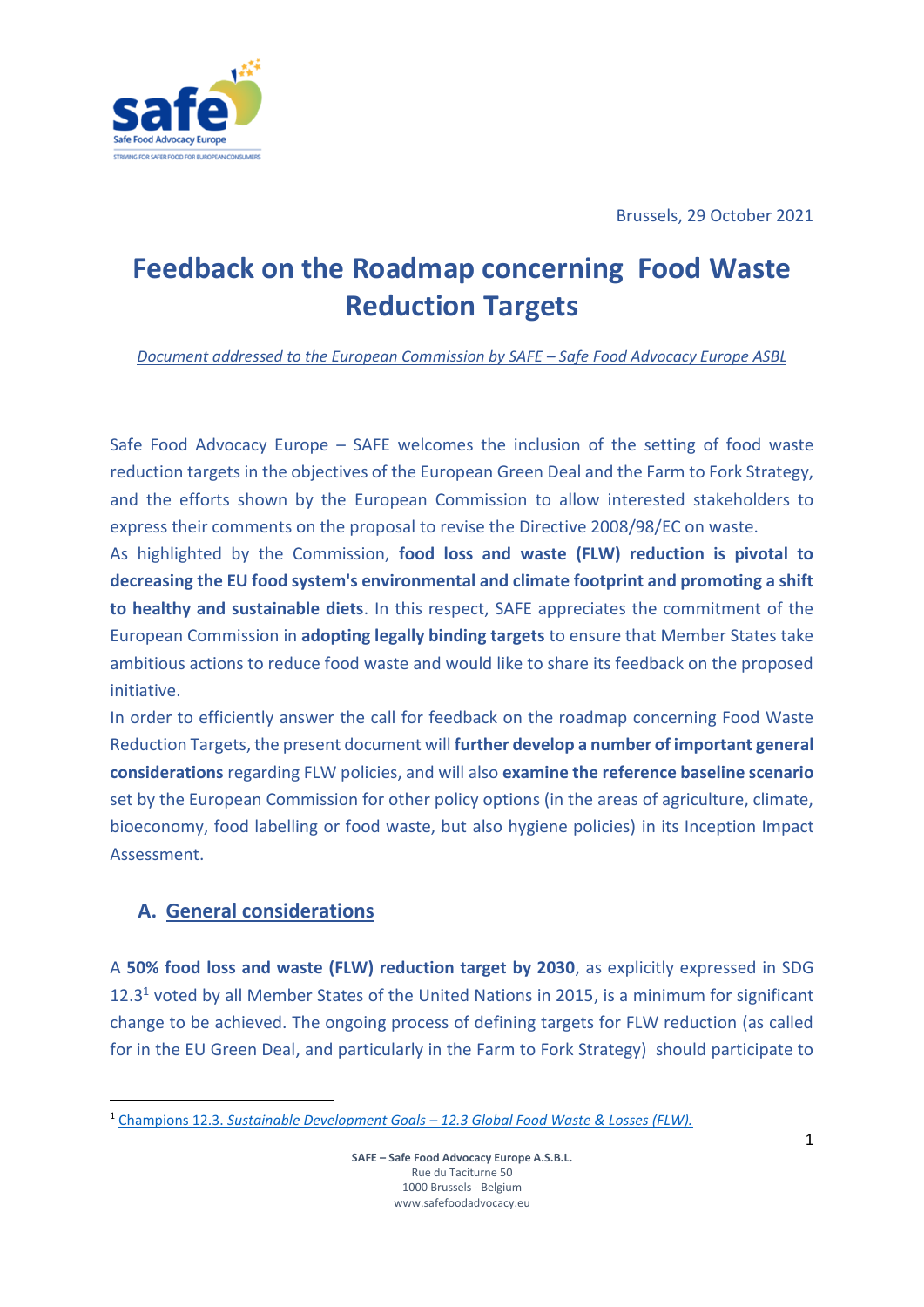

global objectives for food systems, shaping binding targets at the EU level and matching the Union's ambition on sustainability and climate change.

For that matter, the European Parliament voted [a resolution on the Farm to Fork strategy](https://www.europarl.europa.eu/doceo/document/TA-9-2021-0425_EN.pdf)<sup>2</sup> on 19th October 2021, calling for a high level of ambition throughout the process of the revision of [the Waste Framework Directive \(Directive 2008/98/EC\)](https://eur-lex.europa.eu/legal-content/EN/TXT/?uri=CELEX%3A02008L0098-20180705)<sup>3</sup> adopted in 2018.

While setting legally binding targets and objectives is a crucial step towards more virtous food systems, it is important to note that the very nature of policy actions defining the way food waste is addressed and tackled will deeply impact the capacity of the Union to significantly reduce – or not – its FLW levels.

In this light, we must stress that **voluntary commitments and consumers' education/awareness-raising, while important, will not be an appropriate answer to the challenges ahead**. European food systems currently rely on production and disposal systems are unsustainable. To make sure that food consumption patterns contribute to a sustainable food systems transition and the success of EU political priorities on FLW reduction, it is important to understand how consumption patterns are established in wider food environments (ie. the "*physical, economic, political and socio cultural context in which consumers engage with the food system to make their decisions about acquiring, preparing*  and consuming food"<sup>4</sup>). A "food environments" approach requires policy makers to look at what shapes consumers' decisions to buy, eat and dispose of food – in other words, **the responsibility of tackling food waste should not be put on consumers' shoulders alone, but instead on all actors shaping food systems** (from primary production to retail and wholesale). This can be achieved through financial incentives, taxes and binding measures for these actors.

For cases where FLW can incidentally not be avoided, the revision process of the aforementioned Waste Framework Directive should also include references to a food waste hierarchy, enabling decision-makers to favour the best possible option to dispose of FLW. In this regard, **measures to further facilitate food donation<sup>5</sup> are required** to primarily focus on

<sup>2</sup> [European Parliament resolution \(2020/2260\(INI\)\) of 20 October 2021 on a farm to fork strategy for a fair,](https://www.europarl.europa.eu/doceo/document/TA-9-2021-0425_EN.pdf)  [healthy and environmentally-friendly food system.](https://www.europarl.europa.eu/doceo/document/TA-9-2021-0425_EN.pdf)

<sup>3</sup> [Directive 2008/98/EC of the European Parliament and of the Council of 19 November 2008 on waste.](https://eur-lex.europa.eu/legal-content/EN/TXT/?uri=CELEX%3A02008L0098-20180705)

<sup>4</sup> EU Food Policy Coalition (2021). [Food Environments & EU Food Policy](https://foodpolicycoalition.eu/wp-content/uploads/2021/10/Food-Environments-for-SFS_EU-FPC.pdf) – Discovering the role of food [environments for sustainable food systems.](https://foodpolicycoalition.eu/wp-content/uploads/2021/10/Food-Environments-for-SFS_EU-FPC.pdf)

<sup>&</sup>lt;sup>5</sup> SAFE (2020)[. Food donation report.](https://www.safefoodadvocacy.eu/wp-content/uploads/2021/01/Food-Donation-policy-report-Safe-Food-Advocacy-Europe.pdf)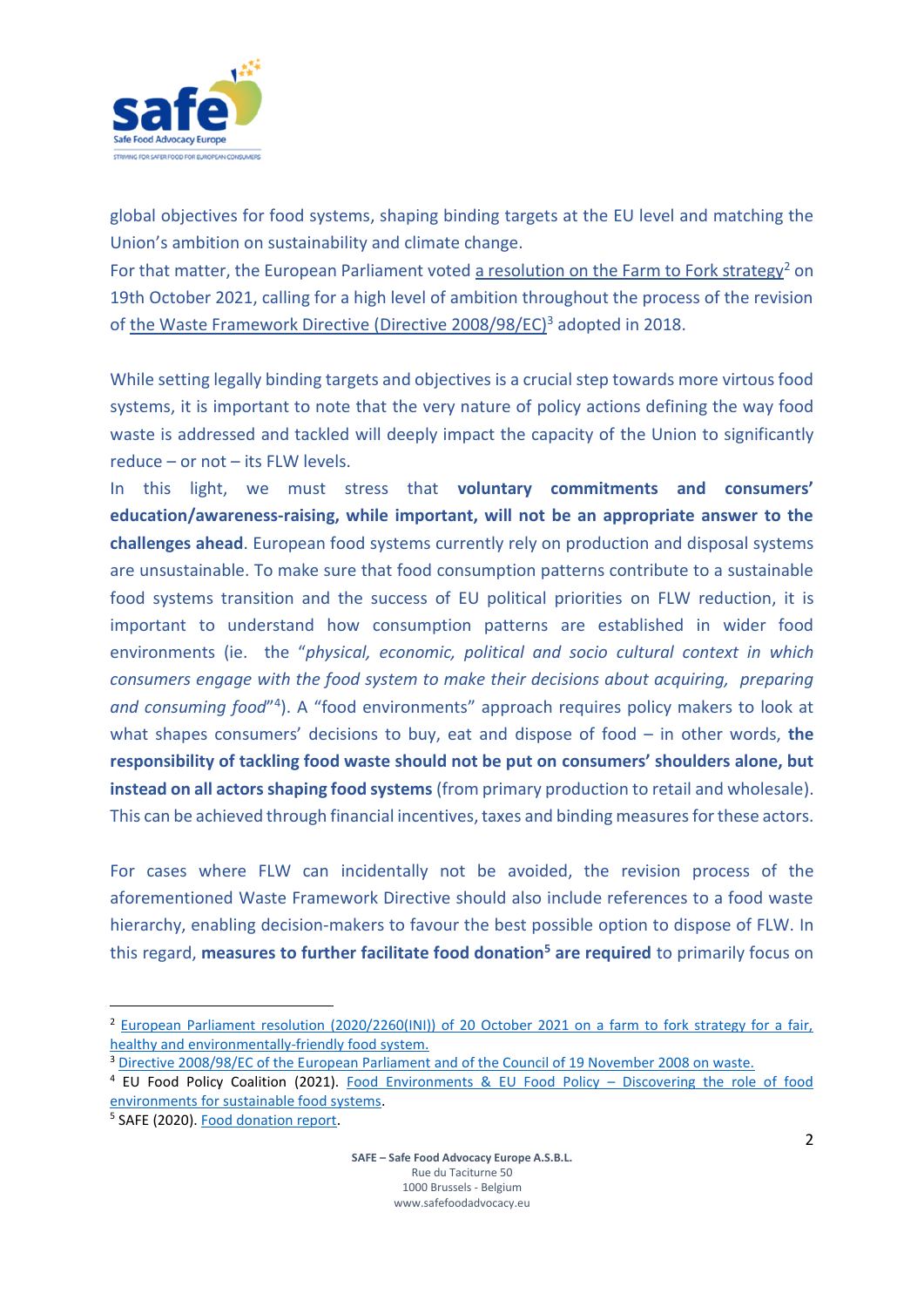

human consumption of food products. While useful, the use of former foodstuffs and byproducts from the food chain in feed production should therefore be considered as a valorisation of waste and should consequently not be listed amongst the list of primary measures to reach FLW reduction targets.

### **B. Comments and Recommendations about the policy options envisaged in the EC Inception Impact Assessment**

*Step 1 – Scope, Measurement, Expression and Definition of Food Waste reduction targets*

➢ **Scope: Reduction targets should cover the whole food supply chain, from farm gate to final consumer (S1).**

As recalled above, EU Member States have subscribed to SDG 12.3, which requires to "*halve per capita global food waste at the retail and consumer levels and reduce food losses along production and supply chains, including post-harvest losses*" by 2030. **Such a target should be set across the whole food chain**, from the primary production phases to the distribution and sale phases (as described in Option S1 in the baseline scenario).

SAFE and other NGOs have regularly shared this very concern<sup>6,7</sup>; the aforementioned European Parliament resolution on the Farm to Fork Strategy voted in October 2021 also supported the need to achieve a 50% reduction target "*by 2030 compared to the 2014 baseline;* [it also underlined] *that binding targets at every stage of the supply chain, including primary production, pre-retail and retail, are needed to achieve this*".

Reducing food waste at the primary production level, including unharvested food (*ie*. edible food that is mature and ready for harvest but wasted at the harvest stage by being ploughed back in or left to rot) is crucial to comprehensively address the systemic issue of food waste. Between 10% and 34% of EU food waste is wasted on farms – between 10 and 47 million tonnes annually – and the majority of this is harvest food waste<sup>8</sup>. The recent 'Driven to Waste' report<sup>9</sup> moreover presents the most comprehensive data analysis on primary production of FLW to date, portraying an

<sup>6</sup> [NGO Joint letter \(2020\) to Commissioner Kyriakides on the EC commitment to reduce Food Waste in the Farm](https://www.safefoodadvocacy.eu/wp-content/uploads/2020/07/NGO-Joint-letter_EC-Commitment-on-Tackling-Food-Waste-in-the-F2F-Strategy.pdf)  [to Fork Strategy.](https://www.safefoodadvocacy.eu/wp-content/uploads/2020/07/NGO-Joint-letter_EC-Commitment-on-Tackling-Food-Waste-in-the-F2F-Strategy.pdf)

<sup>7</sup> This Is Rubbish (2017). [Statement on Food Waste in Waste Framework Directive.](https://www.thisisrubbish.org.uk/wp-content/uploads/2017/11/EU-food-waste-campaign-Statement-on-Waste-Directive.pdf)

<sup>&</sup>lt;sup>8</sup> SAFE, Feedback Global (2019). Joint policy brief on [EU food waste measurement methodology.](https://www.safefoodadvocacy.eu/wp-content/uploads/2020/06/2019_03_Feedback-and-SAFE-policy-brief-EU-food-waste-methodology.pdf)

<sup>&</sup>lt;sup>9</sup> WWF (2021). ["Driven to waste: the global impact of food loss and waste on farms"](https://wwfint.awsassets.panda.org/downloads/technical_report___wwf_farm_stage_food_loss_and_waste.pdf).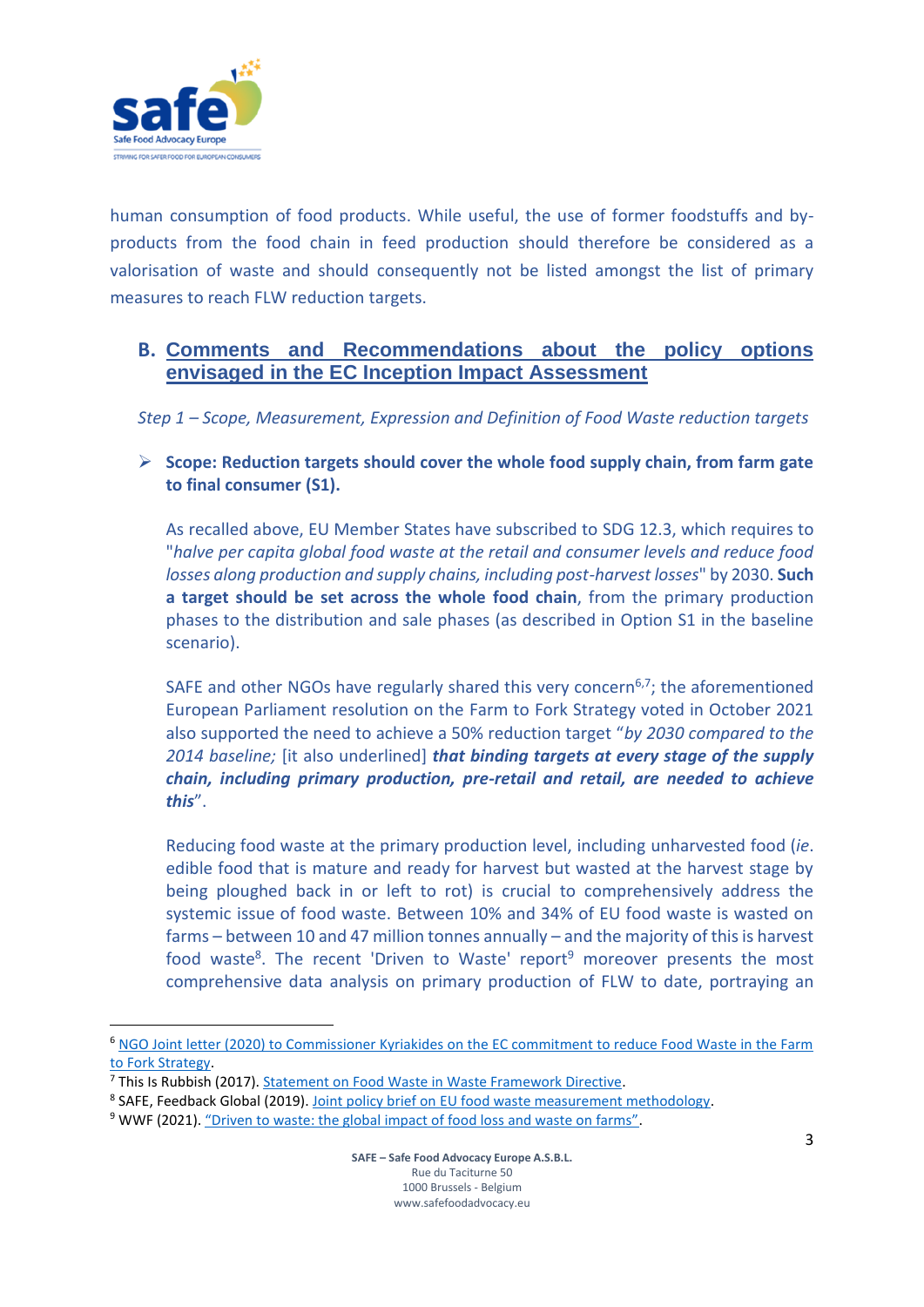

alarming picture: about 150 million tonnes of food is wasted on European farms (14.6% of total production).

Consequently, SAFE believes that only the full involvement of the entire supply chain will make achieving the set targets possible, which will contribute to make the EU food system more sustainable and protect consumers' health.

#### ➢ **Expression: Food waste reduction targets should be expressed in absolute amounts, in order to reach an overall 50% reduction target (E2)**

SAFE recommends opting for "*Option E2 - targets expressed as absolute amounts, i.e. in kilograms per capita per year to be achieved by 2030 (per country)*". We however believe that concrete per capita amounts (based on the most comprehensive, accurate and recent data available) should always explicitly refer to the 50% FLW reduction target in order to focus on the EU objective to halve FLW by 2030.

#### ➢ **The way targets are set for Member States: keeping the same target level for member states (T1) and defining a collective target at EU level (T3)**

It is crucial for all **EU Member States to have a target to reduce their FLW uniformaly** (Option T1 in the baseline scenario), to be set at a level calculated to ensure an collective 50% FLW reduction at EU level by 2030 (Option T3). SAFE recalls that significant change cannot be achieved:

- ❖ Without **legally binding targets** for Member States;
- ❖ Without a **swift transcription of EU measures** into national legislations in order to meet the 2030 objectives;
- ❖ Without targets that would **be fairly divided amongst all sectors of the food supply chain**, with higher and stricter binding targets for sectors contributing the most to FLW production<sup>10</sup>.

*Step 2 – Comparison of the expected environmental, economic and social costs and benefits of the baseline scenario*

As expressed above, it is imperative that the Union keeps a high-level of ambition and does not water down the 50% FWL reduction target defined in SDG 12.3. For this reason, SAFE is calling on the European Commission to favour **Option 3 – to reduce food waste in the EU by 40-50%.**

<sup>&</sup>lt;sup>10</sup> EU Refresh (2017). Systems maps and analytical framework. Mapping Food Waste drivers across the food [supply chain.](https://eu-refresh.org/sites/default/files/D3.1_System%20maps%20and%20analytical%20framework_vf_rev22.06.pdf)